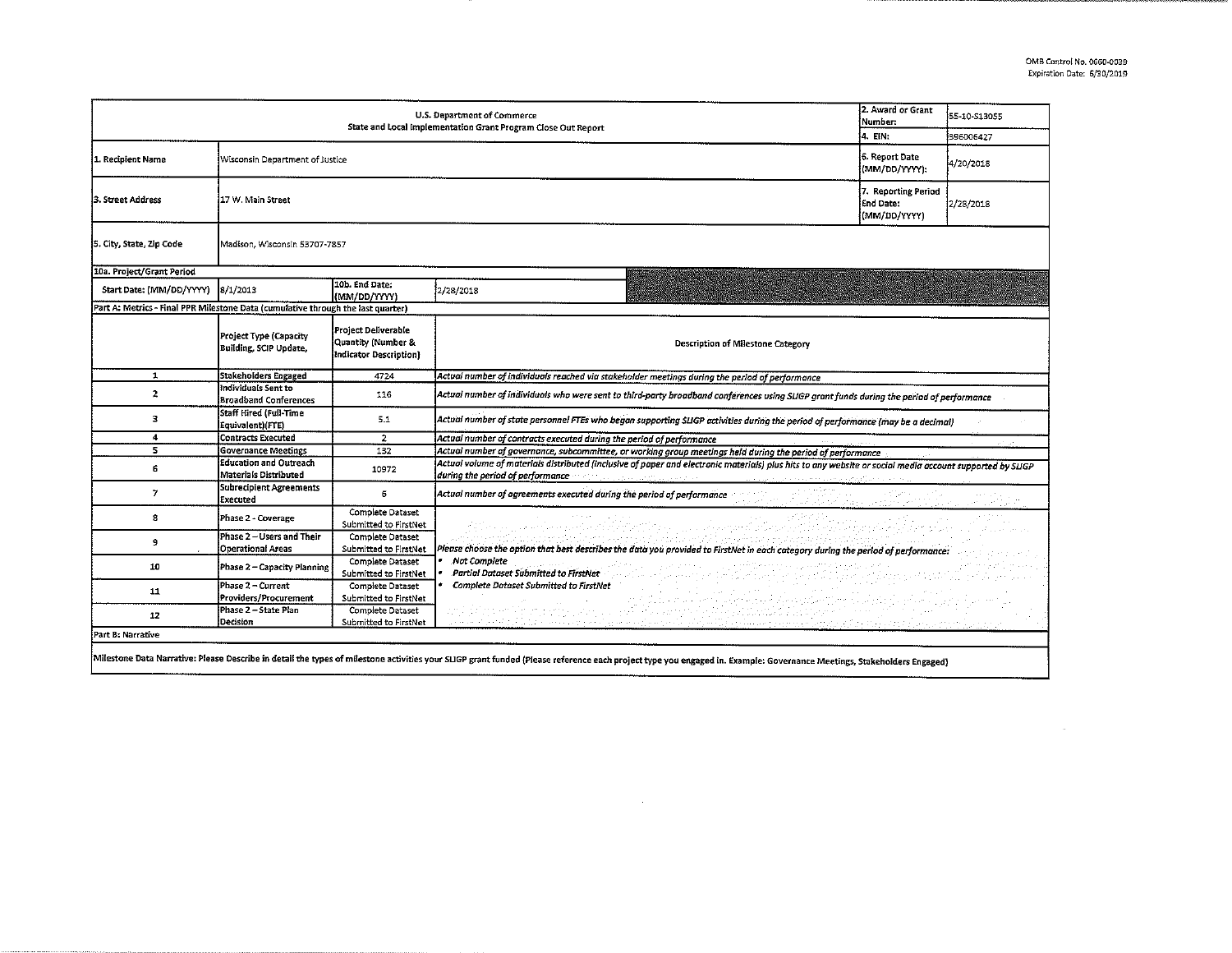1. Stakeholders engaged: Over the course of the grant period, 4,724 stakeholders participated in various types of outreach activities related to FirstNet. These activities included quarterly Regional SCIP implementation Co presentations and breakout sessions at stakeholder annual association conferences, FirstNet updates at quarterly Interoperability Council meetings, tribal outreach, and stakeholder involvement in the State Plan review proc used for time and travel of state staff and Regional Interoperability Coordinators and stakeholder tlme and travel was documented as in-kind match.

2. Individuals sent to Broadband Conferences: State staff and the Regional Interoperability Coordinators would attend conferences across the state and nation to perform outreach and keep up-to-date on new information relat public safety broadband. Conferences included FirstNet SPOC events, Association of Public Safety Communications Officials (APCO) annual conference, APCO Emerging Technology Forum, APCO Broadband Summits, PSCR Broadband Sta meetings, Wisconsin Cliiefs of Police Association, Badger State Sheriff's Association, Wisconsin State Fire Chiefs Association, Wisconsin EMS Association, and Wisconsin chapter APCO/NENA conferences.

3. Staff Hired: Wisconsin's SLIGP project was consistently understaffed throughout the performance period for various reasons. Staff turnover and lack of interest or qualifications in positions that were posted were among the course of the grant period, a total 5.1 FTE were hired that utilized a percentage of SUGP funds.

4. Contracts executed: Two contracts were executed with the intent of using SLIGP funds for outreach, education, and preparing for FirstNet Consultation. The first contract was with University of Wisconsin-Extensions for d education tools. Some challenges were encountered related to contract execution and receiving detailed invoices for deliverables so the contract was closed. In 2016, the Department of Justice executed a contract with Telev outreach, data collection, and preparing for State Plan review. Televate performed project coordination for the Wisconsin Public Safety Broadband (WIPSB) project, a governance assessment, coverage reviews with all 72 count metropolitan areas on critical and extended service areas, distributed a user population and needs assessment survey, drafted newsletters for outreach, developed a website for the WIPSB project, assisted with submitting a proposal to FirstNet, developed a State Plan Decision Process, and assisted in reviewing the draft and final state plan for Wisconsin.

5. Governance meetings: Governance meetings consisted of FirstNet updates by state staff or the six Regional Interoperability Coordinators at the Interoperability Council's and the six Regional SCIP Implementation Councils Other governance meetings included the Nationwide Public Safety Broadband Network (NPSBN) Subcommittee and the Technical and Operational State Plan Workgroups where FirstNet was the main topic of discussion. Governance mee the NPSBN Subcommittee and Interoperability Council were essential for establishing requirements for stakeholders, assessing data collected and the five year phased build out proposal, reviewing the state plan and providin recommendation for the Governor. SLIGP funds were used for staff time coordinating and attending these governance meetings and in-kind match for time and travel of governance members.

6. Education and outreach materials distributed: Outreach and education materials such as newsletters and FirstNet FAQ sheets were distributed at various state conferences and meetings where state staff participated in exh breakout sessions, and presentations. SLIGP funds were used for some printing costs.

7. Sub recipient agreements executed: There were six sub-recipient agreements that were executed for the purpose of outreach and education to the six interoperability regions in Wisconsin. These sub-grants included: North Regional Planning Commission, Calumet County, Douglas County, West Central Wisconsin Regional Planning Commission, City of Milwaukee, and Dane County. The six SLIGP Regional Interoperability Coordinators (SLIGP RICs) perfo updates at their respective Regional SCIP implementation Council meetings, participated in outreach at association conferences, distributed weekly FirstNet updates to their regional stakeholders via email correspondence, a collection efforts. The SLIGP RICs were crucial In identifying county contacts and coordinating regional meetings to keep stakeholders informed on efforts at the state and national level related to FirstNet.

8. Coverage: Initially, data was collected on temporary venues/tourist areas, waterways, major highways, and high concentrations of seasonal housing areas. Maps with these data overlays were submitted to FirstNet for the 2 deadline. An extended deadline was issued until 9/30/2016 and Wisconsin submitted additional data and a phased build out plan based on survey data collected during 2016 and consultation with the NPSBN Subcommittee. Coverag were performed in all 72 counties and three major metropolitan areas by the end of 2016 and additional data was submitted by 12/19/2016 as authorized by NTIA and FirstNet. Coverage reviews were done either in-person or via included identifying critical service areas where coverage is absolutely necessary and extended service areas where there are known coverage issues through an agency's existing cellular provider. Computer Aided Dispatch (C collected from agencies that were willing to share that information. These were documented into a heat map where the data was used to develop another five-phase build out plan that met the required urban and rural mileston

9. Users and their operational areas: information on user base and operational areas was collected using a Mobile Data Survey Tool (MDST) by the SLIGP RICs and state staff in 2015. An additional survey was distributed in 2 similar information such as the number of users in an agency, number of vehicles, etc. The state utilized its contract with Televate, LLC for data collection activities. All information was submitted to FirstNet.

10. Capacity planning: in the 2016 User Population and Needs Assessment Survey, information was collected on current data users in an agency and the average gigabytes of data used per user, per month. The state utilized it IT elevate, LLC for data collection activities. All Information was analyzed by state staff and Televate, LLC and submitted to FirstNet.

11. Current providers/procurement: As part of the 2016 User Population and Needs Assessment survey, Information was collected on current service providers and how public safety agencies purchased those services (e.g. throu contract vehicles or retail). The state utllized its contract with Televate, LLC for data collection actlvities. All information was submitted to FlrstNet.

12. State plan decision: in preparation for the FirstNet state plan, the State of Wisconsin developed a State Plan Decision Process plan that outlined the governance path for the NPSBN Subcommittee, Interoperability Counci provide a recommendation to the Governor within the 90-day tlmeline. This plan was submitted to FirstNet in the final quarter of 2017.

# Please describe in detail any SUGP program priority areas (education and outreach, governance, etc.) that you plan to continue beyond the SUGP period of performance.

It is the intent of the state to continue working and advocating the needs and requirements of our public safety stakeholders through education/outreach at state conferences and governance meetings of the NPSBN Subcommitte Interoperability Council. State staff will continue to meet on a monthly basis with FirstNet/AT&T to discuss FirstNet-related topics and issues for Wisconsin. Staff will also continue to attend national conferences like th Communications Expo and the APCO Broadband Summit to keep up-to-date on public safety broadband.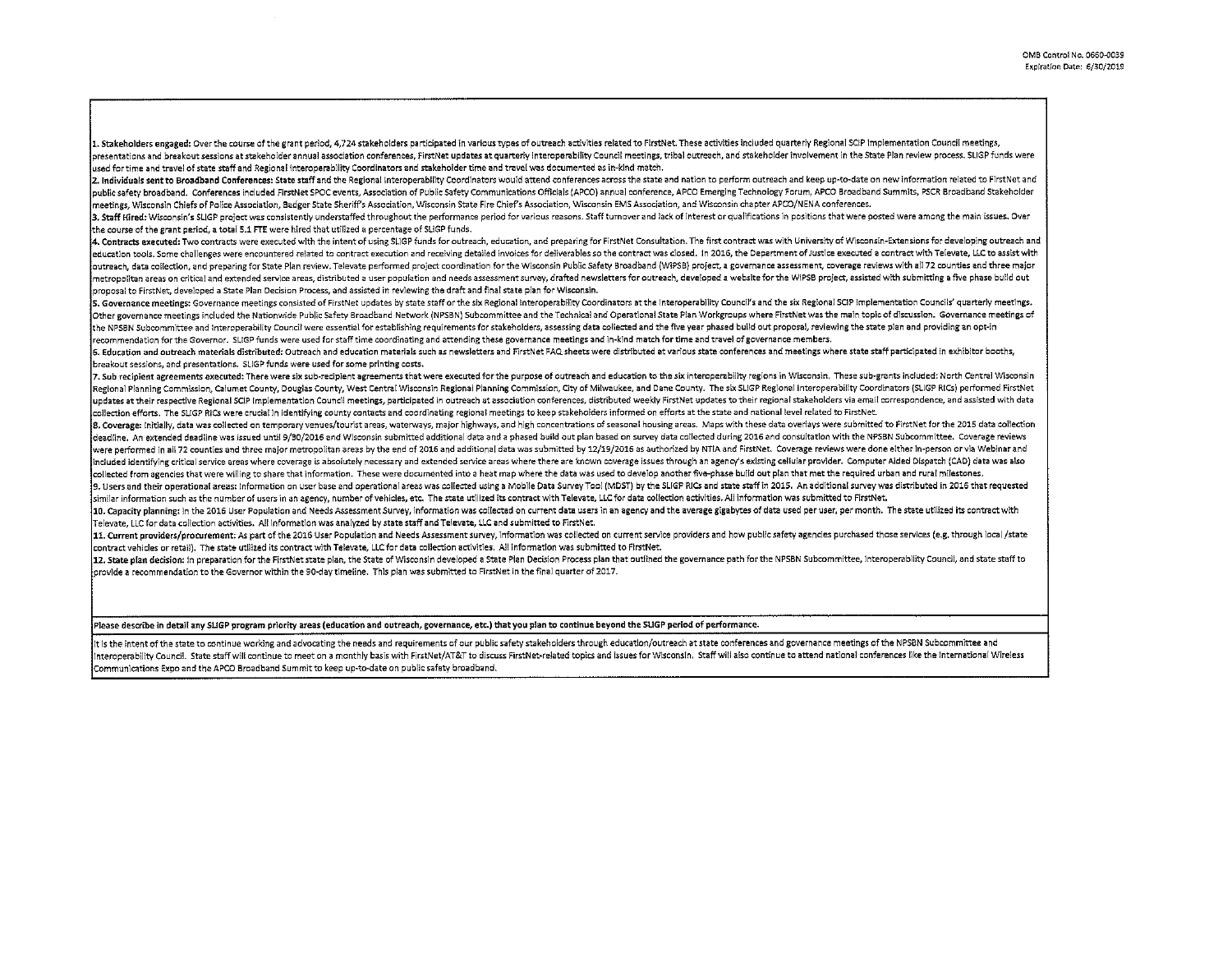## Data collection narrative: Please describe in detail the status of your SLIGP funded data collection activities.

## All data collection has been completed per the requirements of SUGP.

#### Please describe in detail any data collection activities you plan to continue beyond the SUGP period of performance.

None have been identified at this time related to public safety broadband. In the future, data collection may be done to gather information on public safety applications that are used, how agencies are using FirstNet voice to-day operations and during major events, how the system can be improved, and future plans for integrating LMR and LTE.

### Lessons Learned: Please share any lessons learned or best practices that your organization implemented during your SUGP project.

Governance was a key component to providing an adequate recommendation to the Governor. Having the governance in place prior to the state plan delivery ensured that most governance members had a sufficient understanding of to make an informed decision and the appropriate stakeholders could be represented. Requesting a third-party governance assessment helped tremendously in identifying ways that Wisconsin governance could be improved.

One best practice that the state implemented was utilizing regional coordinators to assist in data collection, making one-on-one contact with local agencies, and outreach to the regional councils through FirstNet updates a stakeholders informed on upcoming activities with the grant. By utilizing regional coordinators that lived within their respective regions, stakeholders were more likely to attend and remain engaged at meetings as opposed attend and give the same update. The SLIGP RICs were invaluable to state staff and helped fill the gap in a constantly understaffed project.

Part C: Staffing

Staffing Table - Please provide a summary of all positions funded by SUGP.

| Name                                | FTE% | Project(s) Assigned                                                                                                                             | Change                                                  |
|-------------------------------------|------|-------------------------------------------------------------------------------------------------------------------------------------------------|---------------------------------------------------------|
| Program and Policy Analyst 1        |      | Provides administrative support relating to grant management, governance meetings, outreach activities,<br>0.5 and fulfill program requirements | i Three separate<br>Individuals held this<br>lposition. |
| <b>Program and Policy Analyst 2</b> |      | Provides administrative support relating to grant management, governance meetings, outreach activities,<br>0.5 and fulfill program requirements | Two separate individuals<br>Ineld this position         |
| Lustice Program Supervisor (SWIC)   |      | 0.5 Overall program oversight                                                                                                                   | Two separate individuals<br>held this position          |
| Grant Specialist 1                  |      | Provides financial balances, completes Financial Status Report (FSR), completes travel reimbursements and<br>0.1 loavs general costs            | One individual held this<br>position                    |
| ILTE                                |      | 0.25 Provides program support for day to day work and meetings                                                                                  | <b>One individual held this</b><br>position             |

Part D: Contracts and Funding

Subcontracts Table - Include all subcontractors engaged during the period of performance. The totals from this table murt equal the "Subcontracts Total" in your Budget Worksheet

| Name                                                                                                                                                                                          |                                                                                                  | <b>Subcontract Purpose</b>                             |  |                         | Type<br>(Vendor/Subrec.) | RFP/RFQ Issued (Y/N)                       | Total Federal Funds<br>Allocated                 | <b>Total Matching Funds</b><br>Allocated |
|-----------------------------------------------------------------------------------------------------------------------------------------------------------------------------------------------|--------------------------------------------------------------------------------------------------|--------------------------------------------------------|--|-------------------------|--------------------------|--------------------------------------------|--------------------------------------------------|------------------------------------------|
| UW-Extension                                                                                                                                                                                  |                                                                                                  | Develop training videos and promotional materials      |  |                         | Vendor                   | N                                          | \$16,153.00                                      | N/A                                      |
| Televate LLC                                                                                                                                                                                  | Public Safety Broadband Consultation, outreach, project<br>support, and data collection services |                                                        |  | Vendor                  | N                        | \$608,995.00                               | N/A                                              |                                          |
| Six sub-grants                                                                                                                                                                                |                                                                                                  | Public Safety Wireless Broadband Planning Facilitation |  |                         | Subrecipients            | N                                          | \$631,434.00                                     | N/A                                      |
|                                                                                                                                                                                               |                                                                                                  |                                                        |  |                         |                          |                                            |                                                  |                                          |
| <b>Budget Worksheet</b>                                                                                                                                                                       |                                                                                                  |                                                        |  |                         |                          |                                            |                                                  |                                          |
| Columns 2, 3 and 4 must match your project budget for the entire award and your final SF 424A. Columns 5, 6, and 7 should list your final budget figures, cumulative through the last quarter |                                                                                                  |                                                        |  |                         |                          |                                            |                                                  |                                          |
| Project Budget Element (1)                                                                                                                                                                    |                                                                                                  | Federal Funds Awarded (2)                              |  | <b>Total Budget (4)</b> |                          | <b>Final Federal Funds</b><br>Expended (5) | Final Approved<br>Matching Funds<br>Expended (6) | Final Total funds<br>Expended (7)        |
| a. Personnel Salaries                                                                                                                                                                         |                                                                                                  | \$416,118.00                                           |  | \$415,118.00            |                          | \$227,014.00                               | \$0.00                                           | \$227,014.00                             |
| b. Personnel Fringe Benefits                                                                                                                                                                  |                                                                                                  | S163.410.00                                            |  | \$163,410.00            |                          | \$82,651.00                                | 50.00                                            | \$82,651,00                              |
| c. Travel                                                                                                                                                                                     |                                                                                                  | \$75,697.00                                            |  |                         | \$297,313.00             | \$68,945.00                                | \$187,517.00                                     | \$256,462,00                             |
| d. Equipment                                                                                                                                                                                  |                                                                                                  | \$0,00                                                 |  |                         | \$0.00                   | \$0.00                                     | \$0.00                                           | \$0.00                                   |
| le, Materials/Supplies                                                                                                                                                                        |                                                                                                  | \$6,457.00                                             |  |                         | \$6,457.00               | \$4,383.00                                 | \$0.00                                           | \$4,383.00                               |
| f. Subcontracts Total                                                                                                                                                                         |                                                                                                  | \$1,462,923,00                                         |  | \$1,462,923.00          |                          | \$1,256,582.00                             | \$0.00                                           | \$1,256,582.00                           |
| g. Other                                                                                                                                                                                      |                                                                                                  | \$57,061.00                                            |  | \$409,266.00            |                          | \$25,748.00                                | \$340,970.00                                     | \$366,718.00                             |
| indirect                                                                                                                                                                                      |                                                                                                  | \$113,267.00                                           |  | \$113,267.00            |                          | \$53,158.00                                | \$0.00                                           | \$53.158.00                              |
| h. Total Costs                                                                                                                                                                                |                                                                                                  | \$2,294,933.00                                         |  | \$2,868,754.00          |                          | \$1,718,481.00                             | \$528,487.00                                     | \$2,246,968.00                           |
| i. % of Total                                                                                                                                                                                 |                                                                                                  | 80%                                                    |  |                         | 100%                     | 76%                                        | 24%                                              | 100%                                     |